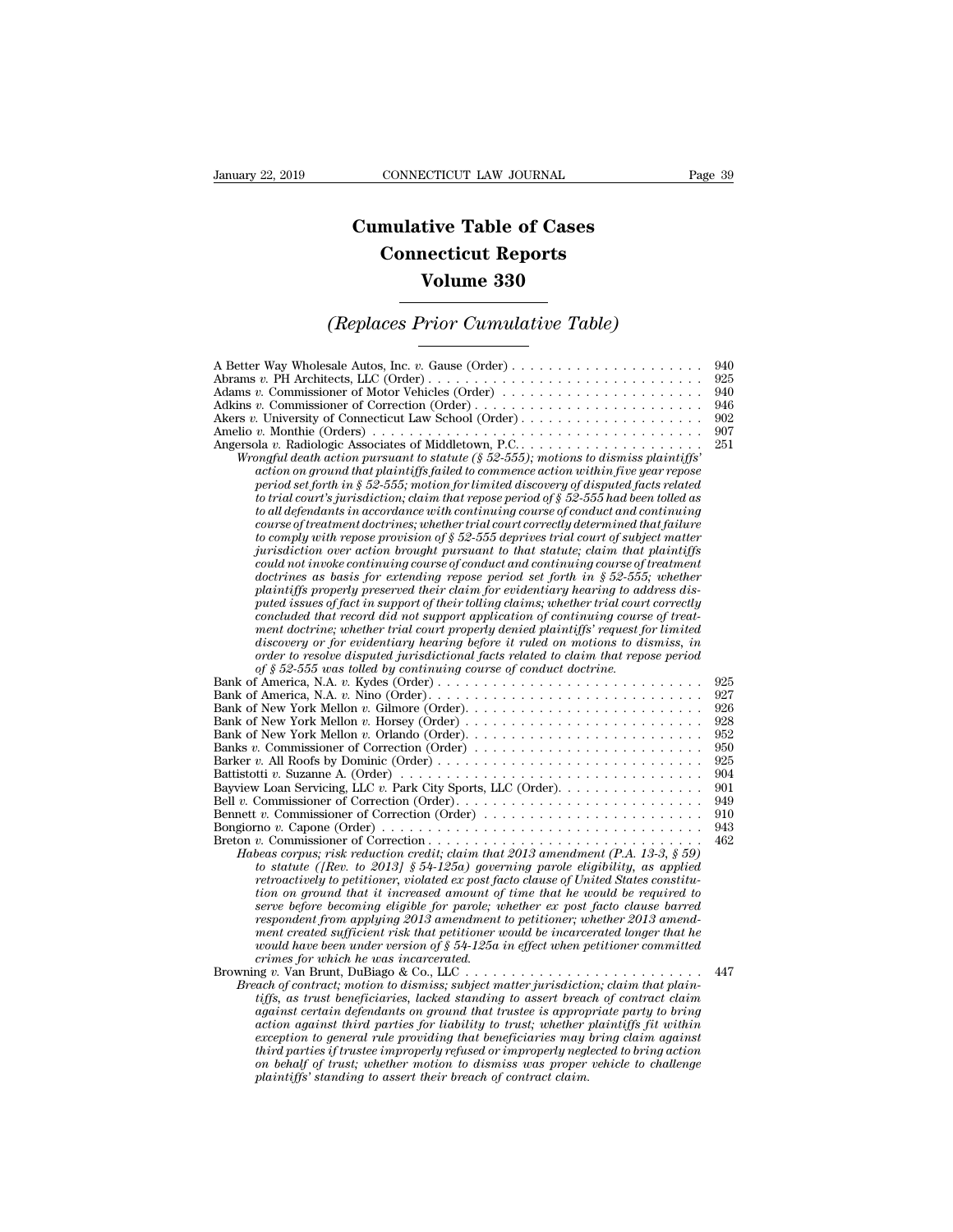| Page 40<br>CONNECTICUT LAW JOURNAL                                                                                                                                                                                                                                                                                                                                                                                                                                                                                                                                                                                                                                                                                                                                                                                                                                                                                                                                                        | January 22, 2019 |
|-------------------------------------------------------------------------------------------------------------------------------------------------------------------------------------------------------------------------------------------------------------------------------------------------------------------------------------------------------------------------------------------------------------------------------------------------------------------------------------------------------------------------------------------------------------------------------------------------------------------------------------------------------------------------------------------------------------------------------------------------------------------------------------------------------------------------------------------------------------------------------------------------------------------------------------------------------------------------------------------|------------------|
|                                                                                                                                                                                                                                                                                                                                                                                                                                                                                                                                                                                                                                                                                                                                                                                                                                                                                                                                                                                           |                  |
| Zoning; subdivisions; whether trial court improperly reversed decision of defendant<br>zoning board of appeals upholding decision of defendant zoning enforcement<br>officer approving certain property line revisions proposed by defendant land-<br>owner; claim that trial court incorrectly concluded that landowner's proposal<br>constituted subdivision as defined by statute ( $\S$ 8-18); whether trial court properly<br>applied provision of Burlington Zoning Regulations $(\S \, III.F. 7)$ governing estab-<br>lishment of nonconforming uses on preexisting lots.                                                                                                                                                                                                                                                                                                                                                                                                          | 502              |
|                                                                                                                                                                                                                                                                                                                                                                                                                                                                                                                                                                                                                                                                                                                                                                                                                                                                                                                                                                                           | 943              |
|                                                                                                                                                                                                                                                                                                                                                                                                                                                                                                                                                                                                                                                                                                                                                                                                                                                                                                                                                                                           | 953              |
|                                                                                                                                                                                                                                                                                                                                                                                                                                                                                                                                                                                                                                                                                                                                                                                                                                                                                                                                                                                           | 934              |
|                                                                                                                                                                                                                                                                                                                                                                                                                                                                                                                                                                                                                                                                                                                                                                                                                                                                                                                                                                                           | 904              |
| Commissioner of Emergency Services & Public Protection v. Freedom of Information                                                                                                                                                                                                                                                                                                                                                                                                                                                                                                                                                                                                                                                                                                                                                                                                                                                                                                          |                  |
| Freedom of information; administrative appeal; whether trial court properly sus-<br>tained plaintiffs' appeal from decision of named defendant, Freedom of Informa-<br>tion Commission, ordering disclosure of certain documents lawfully seized by<br>police; whether trial court correctly concluded that documents were exempt from<br>disclosure under Freedom of Information Act (§ 1-200 et seq.); claim that trial<br>court incorrectly concluded that statutes $(\frac{8}{5} 54 - 33a)$ through 54-36p) governing<br>searches and seizures by police satisfied requirements for statutory (§ 1-210 [a])<br>exception for contrary state laws; burden of proving exemptions from disclosure<br>under act, discussed; claim that judgment of trial court could be affirmed on<br>alternative ground that documents did not constitute public records under act.                                                                                                                     | 372              |
| Connecticut National Mortgage Co. v. Knudsen (Order)                                                                                                                                                                                                                                                                                                                                                                                                                                                                                                                                                                                                                                                                                                                                                                                                                                                                                                                                      | 926              |
| Conroy v. Idlibi (Order) $\dots \dots \dots \dots \dots \dots \dots \dots \dots \dots \dots \dots \dots \dots \dots$                                                                                                                                                                                                                                                                                                                                                                                                                                                                                                                                                                                                                                                                                                                                                                                                                                                                      | 921              |
| DAB Three, LLC v. LandAmerica Financial Group, Inc. (Order)                                                                                                                                                                                                                                                                                                                                                                                                                                                                                                                                                                                                                                                                                                                                                                                                                                                                                                                               | 921<br>960       |
| DE Auto Transport, Inc. v. Eurolite, LLC (Order). $\dots \dots \dots \dots \dots \dots \dots \dots \dots$<br>Dahle v. Stop & Shop Supermarket Co., LLC (Order) $\dots \dots \dots \dots \dots \dots \dots$                                                                                                                                                                                                                                                                                                                                                                                                                                                                                                                                                                                                                                                                                                                                                                                | 953              |
|                                                                                                                                                                                                                                                                                                                                                                                                                                                                                                                                                                                                                                                                                                                                                                                                                                                                                                                                                                                           | 902              |
| Diaz v. Commissioner of Correction (Order) $\dots \dots \dots \dots \dots \dots \dots \dots \dots$                                                                                                                                                                                                                                                                                                                                                                                                                                                                                                                                                                                                                                                                                                                                                                                                                                                                                        | 954              |
| Dish Network, LLC v. Commissioner of Revenue Services $\dots \dots \dots \dots \dots \dots$<br>Tax appeal; claim that plaintiff satellite video company's failure to request adminis-<br>trative review of audit pursuant to statute $(\S 12{\text -}268i)$ barred subsequent request<br>for refund pertaining to same tax period; whether trial court correctly concluded<br>that gross earnings from sale, lease, installation, and maintenance of equipment<br>were taxable pursuant to statute (§ 12-256 [b] [2]); whether trial court correctly<br>concluded that gross earnings from digital video recording services and payment<br>related fees were not taxable pursuant to $\S 12-256$ (b) (2); whether trial court<br>correctly concluded that plaintiff was not entitled to interest on refund pursuant<br>to statute $(\S 12-268c$ [b] [1]).                                                                                                                                 | 280              |
|                                                                                                                                                                                                                                                                                                                                                                                                                                                                                                                                                                                                                                                                                                                                                                                                                                                                                                                                                                                           | 931              |
|                                                                                                                                                                                                                                                                                                                                                                                                                                                                                                                                                                                                                                                                                                                                                                                                                                                                                                                                                                                           | 929<br>942       |
| Farrell v. Johnson & Johnson (Order) $\ldots \ldots \ldots \ldots \ldots \ldots \ldots \ldots \ldots \ldots$                                                                                                                                                                                                                                                                                                                                                                                                                                                                                                                                                                                                                                                                                                                                                                                                                                                                              | 944              |
| Workers' compensation; collateral estoppel; claim for benefits under state Workers'<br>Compensation Act (§ 31-275 et seq.) by plaintiff, who had been awarded benefits<br>under federal Longshore and Harbor Workers' Compensation Act (33 U.S.C. § 901<br>et seq.) following husband's death from lung cancer that allegedly was caused by<br>workplace asbestos exposure; whether finding by administrative law judge in<br>prior federal proceeding that decedent's workplace exposure to asbestos was sub-<br>stantial contributing cause of development of his lung cancer precluded defendant<br>employer and defendant insurers from contesting issue of causation under state<br>act; claim by defendants that they were not collaterally estopped from litigating<br>causal connection between decedent's death and his workplace exposure to asbestos<br>because federal act requires lower standard of causation than substantial factor<br>standard required under state act. | 231              |
|                                                                                                                                                                                                                                                                                                                                                                                                                                                                                                                                                                                                                                                                                                                                                                                                                                                                                                                                                                                           | 955              |
|                                                                                                                                                                                                                                                                                                                                                                                                                                                                                                                                                                                                                                                                                                                                                                                                                                                                                                                                                                                           | 956<br>961       |
|                                                                                                                                                                                                                                                                                                                                                                                                                                                                                                                                                                                                                                                                                                                                                                                                                                                                                                                                                                                           | 903              |
| Habeas corpus; risk reduction credit; claim that 2013 amendment (P.A. 13-3, § 59)<br>to statute ([Rev. to 2013] § 54-125a) governing parole eligibility, as applied                                                                                                                                                                                                                                                                                                                                                                                                                                                                                                                                                                                                                                                                                                                                                                                                                       | 486              |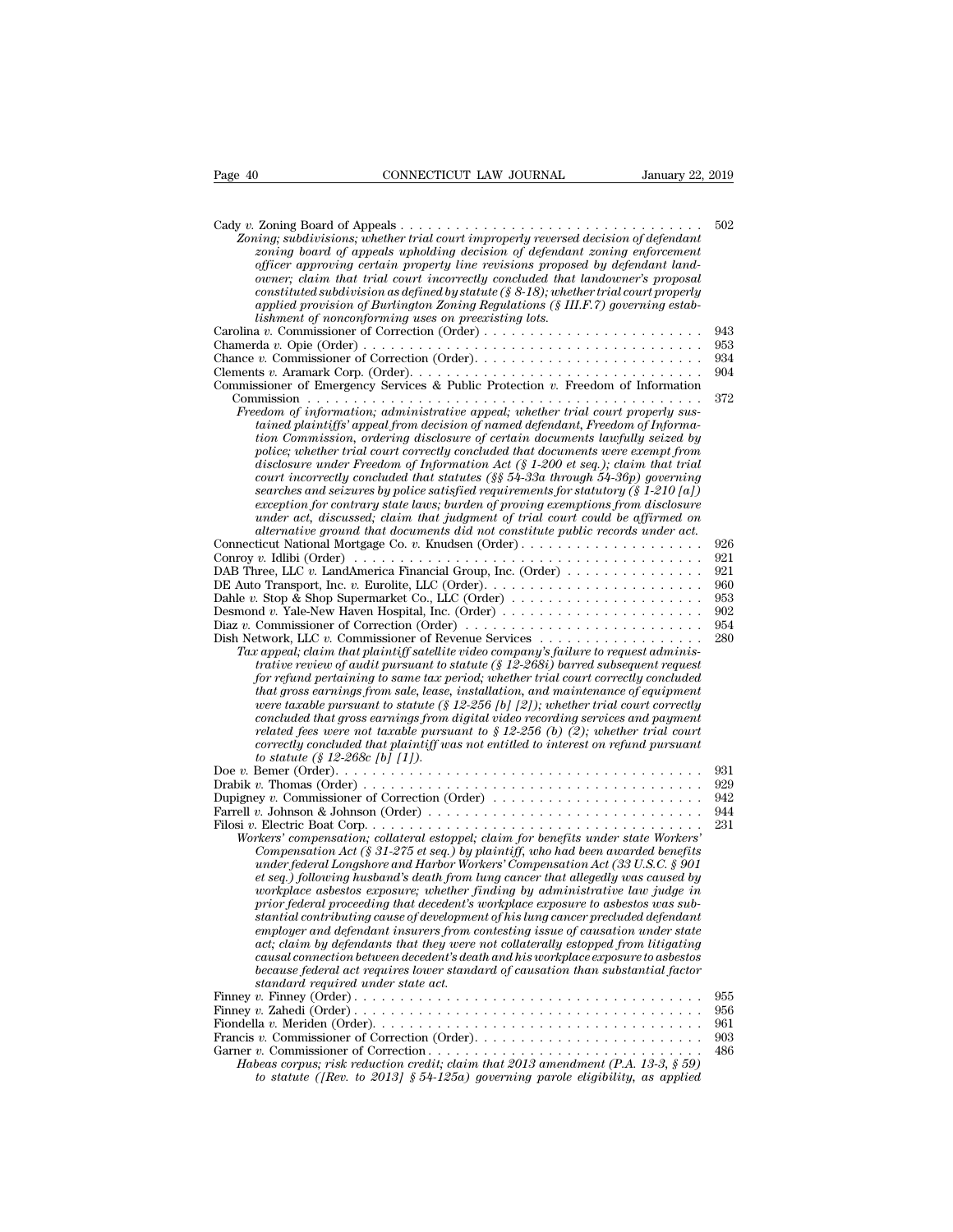| January 22, 2019<br>CONNECTICUT LAW JOURNAL                                                                                                                               | Page 41    |
|---------------------------------------------------------------------------------------------------------------------------------------------------------------------------|------------|
| retroactively to petitioner, violated ex post facto clause of United States constitu-                                                                                     |            |
| tion on ground that it increased amount of time that he would be required to                                                                                              |            |
| serve before becoming eligible for parole; whether ex post facto clause barred                                                                                            |            |
| respondent from applying 2013 amendment to petitioner; petitioner's ex post                                                                                               |            |
| facto claim controlled by this court's decision in Breton $v$ . Commissioner of                                                                                           |            |
| Correction (330 Conn. 462); claim that petitioner's counsel provided ineffective<br>assistance by failing to arrange for petitioner's cousin to speak on petitioner's     |            |
| behalf at sentencing hearing in mitigation of petitioner's sentence; whether coun-                                                                                        |            |
| sel's performance was deficient.                                                                                                                                          |            |
|                                                                                                                                                                           | 905        |
|                                                                                                                                                                           | 947        |
|                                                                                                                                                                           | 400        |
| Highway defect statute $(\S 13a-144)$ ; personal injury; certification from Appellate<br>Court; whether Appellate Court properly reversed trial court's judgment in favor |            |
| of defendant Commissioner of Transportation; claim that commissioner was                                                                                                  |            |
| liable under § 13a-144 for failure of state police to close interstate bridge because of                                                                                  |            |
| icy conditions; whether evidence in record was sufficient to establish relationship                                                                                       |            |
| between state police and commissioner, as required under Lamb $v$ . Burns (202)                                                                                           |            |
| Conn. 158); construction of statutes waiving sovereign immunity, discussed.                                                                                               |            |
| Greene v. Commissioner of Correction                                                                                                                                      | 956<br>1   |
| Habeas corpus; claim that prosecutor's failure to correct allegedly false testimony                                                                                       |            |
| pertaining to plea agreement for cooperating witness deprived petitioner of right                                                                                         |            |
| to due process of law; recommendation for conducting examinations of cooperat-                                                                                            |            |
| ing witnesses with respect to plea agreements, discussed; claim that state violated                                                                                       |            |
| petitioner's right to due process on ground that prosecutor knew before petitioner's                                                                                      |            |
| criminal trial, but failed to disclose, intention to recommend favorable sentence<br>for cooperating witness; whether trial court abused its discretion in denying        |            |
| petitioner's request to issue capias.                                                                                                                                     |            |
|                                                                                                                                                                           | 933        |
|                                                                                                                                                                           | 933        |
|                                                                                                                                                                           | 911        |
|                                                                                                                                                                           | 916        |
|                                                                                                                                                                           | 200        |
| Eminent domain; challenge to statement of compensation filed by plaintiff city;<br>claim that city's appeal was moot because it challenged only one of two indepen-       |            |
| dent grounds that supported trial court's fair market value determination;                                                                                                |            |
| whether trial court improperly valued property on basis of unreasonable assump-                                                                                           |            |
| tion that defendants would assemble their parcels with adjoining properties                                                                                               |            |
| owned by city for development; whether trial court improperly awarded interest                                                                                            |            |
| pursuant to statute $(\frac{8}{37-3c})$ at rate of 7.22 percent and offer of compromise                                                                                   |            |
| <i>interest.</i>                                                                                                                                                          | 925        |
|                                                                                                                                                                           | 938        |
|                                                                                                                                                                           | 952        |
|                                                                                                                                                                           | 919        |
| Humble v. Commissioner of Correction (Order)                                                                                                                              | 939        |
|                                                                                                                                                                           | 935        |
| In re James H. (Order) (See In re Katherine H.) $\ldots \ldots \ldots \ldots \ldots \ldots \ldots \ldots$                                                                 | 906        |
|                                                                                                                                                                           | 906        |
| In re Madison M. (Order). $\dots \dots \dots \dots \dots \dots \dots \dots \dots \dots \dots \dots \dots \dots \dots \dots$                                               | 951<br>957 |
|                                                                                                                                                                           | 906        |
|                                                                                                                                                                           | 949        |
| Jenzack Partners, LLC v. Stoneridge Associates, LLC (Orders)  921, 922                                                                                                    |            |
|                                                                                                                                                                           | 520        |
| Habeas corpus; ineffective assistance of counsel; certification from Appellate Court;                                                                                     |            |
| whether Appellate Court incorrectly determined that petitioner failed to preserve<br>for review claim that defense counsel rendered ineffective assistance by inade-      |            |
| quately investigating alibi witnesses; claim that Appellate Court incorrectly deter-                                                                                      |            |
| mined that failure of defense counsel to present alibi witnesses was reasonable                                                                                           |            |
| trial strategy; claim that defense counsel provided ineffective assistance by failing                                                                                     |            |
| to present third-party culpability defense.                                                                                                                               |            |
|                                                                                                                                                                           | 941        |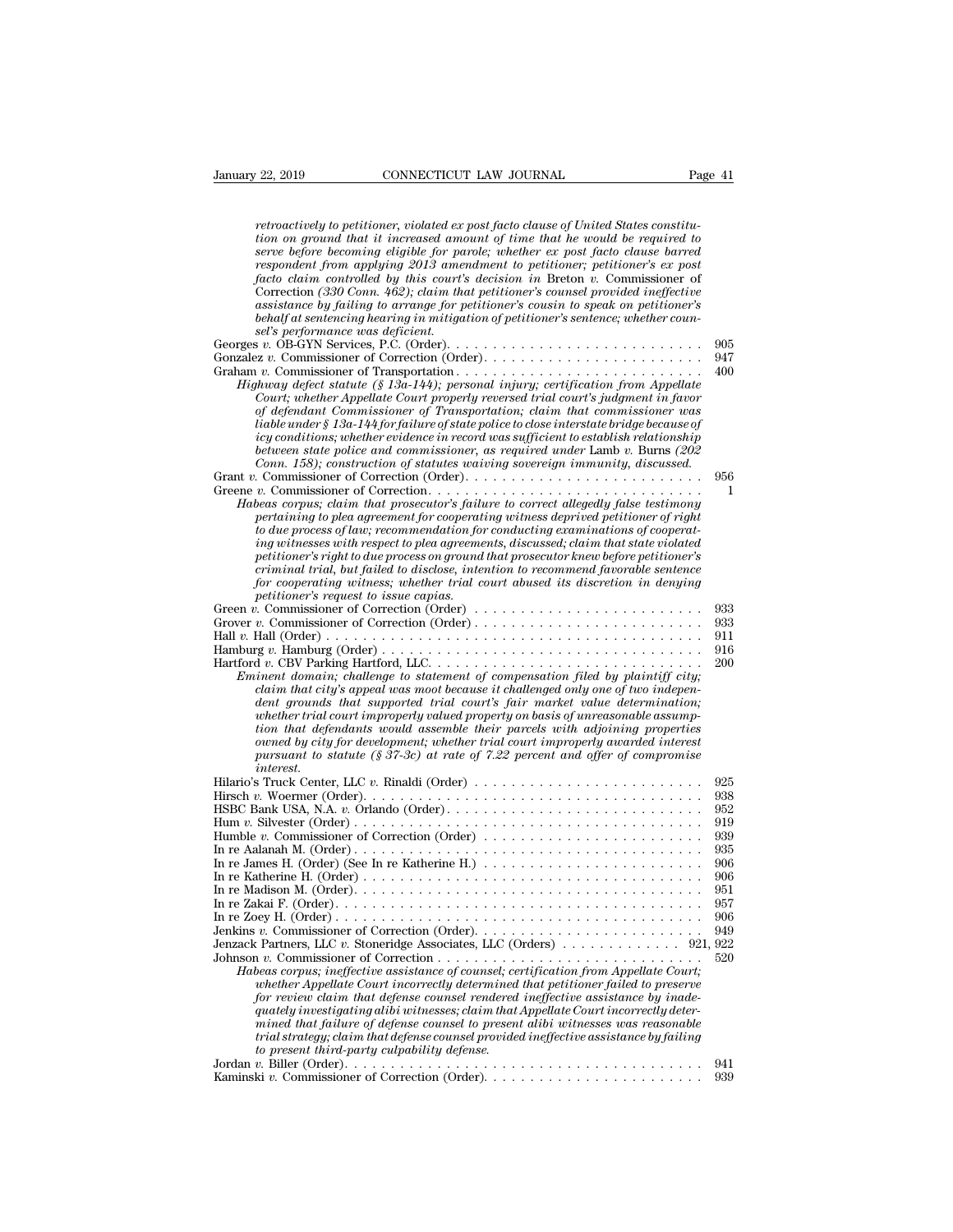| Page 42                                     | CONNECTICUT LAW JOURNAL                                                                                                                                                                                                          | January 22, 2019 |
|---------------------------------------------|----------------------------------------------------------------------------------------------------------------------------------------------------------------------------------------------------------------------------------|------------------|
|                                             |                                                                                                                                                                                                                                  |                  |
|                                             |                                                                                                                                                                                                                                  | 913              |
|                                             |                                                                                                                                                                                                                                  | 939              |
|                                             |                                                                                                                                                                                                                                  | 927              |
|                                             |                                                                                                                                                                                                                                  | 958<br>919       |
|                                             | Landmark Development Group, LLC v. Water & Sewer Commission (Orders)                                                                                                                                                             | 937              |
|                                             |                                                                                                                                                                                                                                  | 946              |
|                                             |                                                                                                                                                                                                                                  | 75               |
|                                             | Personal property taxes; attorney's fees; final judgment; appellate jurisdiction; certi-                                                                                                                                         |                  |
|                                             | fication from Appellate Court; whether Appellate Court lacked subject matter<br>jurisdiction over defendant's appeal from trial court's decision to grant plaintiff                                                              |                  |
|                                             | town's motion for summary judgment as to liability only; claim that Appellate                                                                                                                                                    |                  |
|                                             | Court improperly dismissed appeal by relying on footnote in Paranteau v. DeVita                                                                                                                                                  |                  |
|                                             | (208 Conn. 515); whether Appellate Court improperly failed to apply bright line                                                                                                                                                  |                  |
|                                             | rule from Paranteau that judgment on merits is final for purposes of appeal even<br>though amount of attorney's fees had not yet been determined.                                                                                |                  |
|                                             |                                                                                                                                                                                                                                  | 906              |
|                                             | Lindsay v. Commissioner of Correction (Order) $\dots \dots \dots \dots \dots \dots \dots \dots \dots$                                                                                                                            | 947              |
|                                             |                                                                                                                                                                                                                                  | 575              |
|                                             | Habeas corpus; claim that petitioner's due process rights were violated when state                                                                                                                                               |                  |
|                                             | failed to disclose leniency agreement with cooperating witness and to correct<br>witness' allegedly false testimony that no such agreement existed; denial of certifi-                                                           |                  |
|                                             | cation to appeal from habeas court's judgment denying habeas petition; certifica-                                                                                                                                                |                  |
|                                             | tion from Appellate Court; whether Appellate Court correctly concluded that habeas                                                                                                                                               |                  |
|                                             | court did not abuse its discretion in denying petition for certification to appeal                                                                                                                                               |                  |
|                                             | from habeas court's judgment; whether lack of disclosure of leniency agreement<br>to petitioner and failure to correct witness' allegedly false testimony that no such                                                           |                  |
|                                             | agreement existed were material for purposes of Brady v. Maryland (373 U.S.                                                                                                                                                      |                  |
|                                             | 83); claim that court should invoke its supervisory authority over administration                                                                                                                                                |                  |
|                                             | of justice to require state to disclose any representation by state's attorney to                                                                                                                                                |                  |
| ing criminal case before witness testifies. | cooperating witness concerning potential ultimate disposition of witness' pend-                                                                                                                                                  |                  |
|                                             |                                                                                                                                                                                                                                  | 949              |
|                                             | Melendez v. Commissioner of Correction (Order)                                                                                                                                                                                   | 954              |
|                                             |                                                                                                                                                                                                                                  | 918              |
|                                             |                                                                                                                                                                                                                                  | 954              |
|                                             | Murallo v. United Builders Supply Co. (Order) $\dots \dots \dots \dots \dots \dots \dots \dots \dots \dots$<br>Murray v. Suffield Police Dept. (Order) $\dots \dots \dots \dots \dots \dots \dots \dots \dots \dots \dots \dots$ | 913<br>902       |
|                                             | Nationstar Mortgage, LLC v. Washington (Order)                                                                                                                                                                                   | 943              |
|                                             |                                                                                                                                                                                                                                  | 912              |
|                                             |                                                                                                                                                                                                                                  | 961              |
|                                             | 136 Field Point Circle Holding Co., LLC v. Razinski (Order)                                                                                                                                                                      | 942              |
|                                             | Oztemel v. Bailey (Order) $\ldots \ldots \ldots \ldots \ldots \ldots \ldots \ldots \ldots \ldots \ldots \ldots \ldots$                                                                                                           | 923              |
|                                             |                                                                                                                                                                                                                                  | 930<br>909       |
|                                             |                                                                                                                                                                                                                                  | 950              |
|                                             |                                                                                                                                                                                                                                  | 959              |
|                                             | Roberson v. Commissioner of Correction (Order)                                                                                                                                                                                   | 948              |
|                                             | Santos v. Commissioner of Correction (Order) $\dots \dots \dots \dots \dots \dots \dots \dots \dots$                                                                                                                             | 917<br>955       |
|                                             |                                                                                                                                                                                                                                  | 915              |
|                                             | Seaside National Bank & Trust v. Lussier (Order)                                                                                                                                                                                 | 951              |
|                                             |                                                                                                                                                                                                                                  | 953              |
|                                             |                                                                                                                                                                                                                                  | 138              |
|                                             | Action pursuant to statute (§ 52-556) waiving sovereign immunity when person is<br>injured due to negligence of state employee while that employee is operating                                                                  |                  |
|                                             | motor vehicle owned and insured by state; right to jury trial; motion to strike                                                                                                                                                  |                  |
|                                             | case from jury trial list; claim that trial court incorrectly determined that $\S 52$ -                                                                                                                                          |                  |
|                                             | 556 did not afford plaintiff right to jury trial; whether trial court properly struck                                                                                                                                            |                  |
|                                             | plaintiff's case from jury trial list; whether $\S 52-556$ expressly provides for right                                                                                                                                          |                  |
| to jury trial.                              | Standard Petroleum Co. v. Faugno Acquisition, LLC                                                                                                                                                                                | 40               |
|                                             | Class action; claim that defendant petroleum company, which supplied gasoline                                                                                                                                                    |                  |
|                                             | products to plaintiff service station operators and franchisees, overcharged them                                                                                                                                                |                  |
|                                             | by failing to apply certain federal tax credit and by charging state gross receipts                                                                                                                                              |                  |
|                                             |                                                                                                                                                                                                                                  |                  |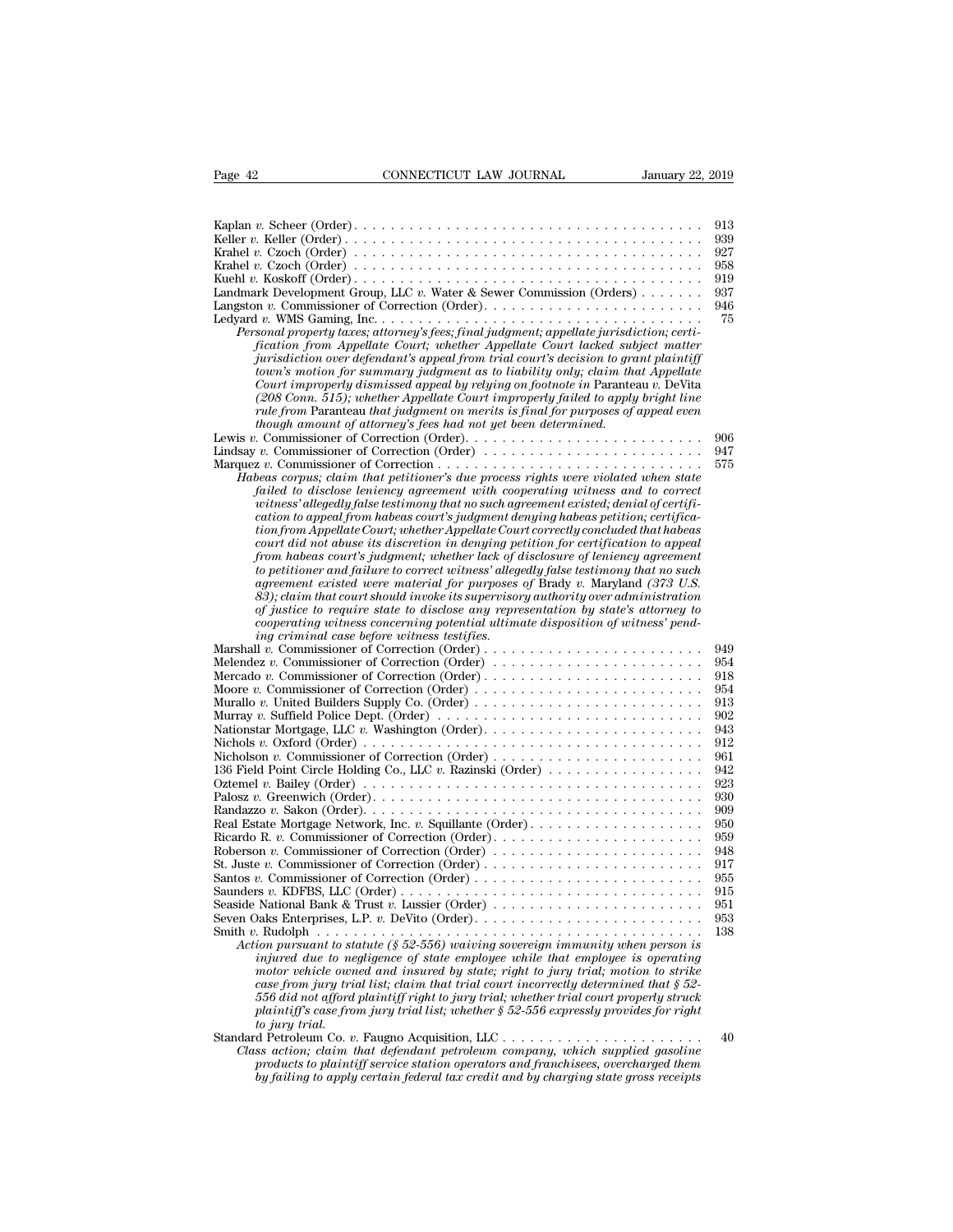| January 22, 2019                                                                                                          | CONNECTICUT LAW JOURNAL                                                                                                                                                                                                                                                                                                                                                                                                                                                                                                         |                                                                                | Page 43 |            |
|---------------------------------------------------------------------------------------------------------------------------|---------------------------------------------------------------------------------------------------------------------------------------------------------------------------------------------------------------------------------------------------------------------------------------------------------------------------------------------------------------------------------------------------------------------------------------------------------------------------------------------------------------------------------|--------------------------------------------------------------------------------|---------|------------|
|                                                                                                                           | tax; claim under Connecticut Unfair Trade Practices Act $(\S 42-110a$ et seq.);<br>motions for class certification; standards that govern trial court's class certifica-<br>tion decision, discussed; whether trial court abused its discretion in concluding<br>that four prerequisites to class action set forth in applicable rule of practice $(\S 9$ -<br>7) were satisfied; whether trial court abused its discretion in concluding that<br>common issues of law and fact predominated and that class action was superior |                                                                                |         |            |
| to other methods of adjudication.                                                                                         |                                                                                                                                                                                                                                                                                                                                                                                                                                                                                                                                 |                                                                                |         |            |
|                                                                                                                           |                                                                                                                                                                                                                                                                                                                                                                                                                                                                                                                                 |                                                                                |         | 955        |
|                                                                                                                           |                                                                                                                                                                                                                                                                                                                                                                                                                                                                                                                                 |                                                                                |         | 957        |
|                                                                                                                           |                                                                                                                                                                                                                                                                                                                                                                                                                                                                                                                                 |                                                                                |         | 907        |
|                                                                                                                           |                                                                                                                                                                                                                                                                                                                                                                                                                                                                                                                                 |                                                                                |         | 922<br>912 |
|                                                                                                                           |                                                                                                                                                                                                                                                                                                                                                                                                                                                                                                                                 |                                                                                |         | 961        |
|                                                                                                                           |                                                                                                                                                                                                                                                                                                                                                                                                                                                                                                                                 |                                                                                |         | 945        |
|                                                                                                                           |                                                                                                                                                                                                                                                                                                                                                                                                                                                                                                                                 |                                                                                |         | 959        |
|                                                                                                                           |                                                                                                                                                                                                                                                                                                                                                                                                                                                                                                                                 |                                                                                |         | 916        |
|                                                                                                                           |                                                                                                                                                                                                                                                                                                                                                                                                                                                                                                                                 |                                                                                |         | 933        |
|                                                                                                                           |                                                                                                                                                                                                                                                                                                                                                                                                                                                                                                                                 |                                                                                |         | 911<br>924 |
|                                                                                                                           |                                                                                                                                                                                                                                                                                                                                                                                                                                                                                                                                 |                                                                                |         | 914        |
|                                                                                                                           |                                                                                                                                                                                                                                                                                                                                                                                                                                                                                                                                 |                                                                                |         | 934        |
|                                                                                                                           |                                                                                                                                                                                                                                                                                                                                                                                                                                                                                                                                 |                                                                                |         | 945        |
| State $v$ . Fletcher $(Order) \ldots \ldots \ldots \ldots \ldots \ldots \ldots \ldots \ldots \ldots \ldots \ldots \ldots$ |                                                                                                                                                                                                                                                                                                                                                                                                                                                                                                                                 |                                                                                |         | 918        |
|                                                                                                                           |                                                                                                                                                                                                                                                                                                                                                                                                                                                                                                                                 |                                                                                |         | 958        |
|                                                                                                                           |                                                                                                                                                                                                                                                                                                                                                                                                                                                                                                                                 |                                                                                |         | 914<br>941 |
|                                                                                                                           |                                                                                                                                                                                                                                                                                                                                                                                                                                                                                                                                 |                                                                                |         | 936        |
|                                                                                                                           |                                                                                                                                                                                                                                                                                                                                                                                                                                                                                                                                 |                                                                                |         | 91         |
|                                                                                                                           | Felony murder; robbery first degree; conspiracy to commit robbery first degree;                                                                                                                                                                                                                                                                                                                                                                                                                                                 |                                                                                |         |            |
|                                                                                                                           |                                                                                                                                                                                                                                                                                                                                                                                                                                                                                                                                 |                                                                                |         |            |
|                                                                                                                           |                                                                                                                                                                                                                                                                                                                                                                                                                                                                                                                                 | eyewitness identifications; motion to suppress; out-of-court identification of |         |            |
|                                                                                                                           | defendant by eyewitness to crimes at arraignment on unrelated charges; claim                                                                                                                                                                                                                                                                                                                                                                                                                                                    |                                                                                |         |            |
|                                                                                                                           | that trial court violated defendant's due process rights under federal constitution                                                                                                                                                                                                                                                                                                                                                                                                                                             |                                                                                |         |            |
|                                                                                                                           | by denying his motion to suppress eyewitness' out-of-court and in-court identifi-<br>cations of him because out-of-court identification was product of unnecessarily                                                                                                                                                                                                                                                                                                                                                            |                                                                                |         |            |
|                                                                                                                           | suggestive procedure and neither identification was reliable; claim that, even if                                                                                                                                                                                                                                                                                                                                                                                                                                               |                                                                                |         |            |
|                                                                                                                           | defendant's federal constitutional rights were not violated, admission of those                                                                                                                                                                                                                                                                                                                                                                                                                                                 |                                                                                |         |            |
|                                                                                                                           | <i>identifications violated defendant's due process rights under state constitution;</i>                                                                                                                                                                                                                                                                                                                                                                                                                                        |                                                                                |         |            |
|                                                                                                                           | whether defendant was entitled to suppression of out-of-court and in-court identi-<br>fications under federal constitution; whether identification procedure was unnec-                                                                                                                                                                                                                                                                                                                                                         |                                                                                |         |            |
|                                                                                                                           | essarily suggestive; whether identification of defendant at arraignment                                                                                                                                                                                                                                                                                                                                                                                                                                                         |                                                                                |         |            |
|                                                                                                                           | proceeding was nevertheless reliable under totality of circumstances; modifica-                                                                                                                                                                                                                                                                                                                                                                                                                                                 |                                                                                |         |            |
|                                                                                                                           | tion of framework for determining reliability of identifications set forth in Neil                                                                                                                                                                                                                                                                                                                                                                                                                                              |                                                                                |         |            |
|                                                                                                                           | v. Biggers (409 U.S. 188) to conform to recent developments in social science<br>and law, as matter of state constitutional law; endorsement of factors that this                                                                                                                                                                                                                                                                                                                                                               |                                                                                |         |            |
|                                                                                                                           | court identified as matter of state evidentiary law in State v. Guilbert (306 Conn.                                                                                                                                                                                                                                                                                                                                                                                                                                             |                                                                                |         |            |
|                                                                                                                           | 218) for determining reliability of identifications; adoption of burden shifting                                                                                                                                                                                                                                                                                                                                                                                                                                                |                                                                                |         |            |
|                                                                                                                           | framework that New Jersey Supreme Court articulated in State v. Henderson (208)                                                                                                                                                                                                                                                                                                                                                                                                                                                 |                                                                                |         |            |
|                                                                                                                           | N.J. 208) for purposes of allocating burden of proof with respect to admissibility<br>of identification that is product of unnecessarily suggestive identification proce-                                                                                                                                                                                                                                                                                                                                                       |                                                                                |         |            |
|                                                                                                                           | dure; claim that, if trial court had applied standard that this court adopted for                                                                                                                                                                                                                                                                                                                                                                                                                                               |                                                                                |         |            |
|                                                                                                                           | purposes of state constitution in present case, it would have concluded that                                                                                                                                                                                                                                                                                                                                                                                                                                                    |                                                                                |         |            |
|                                                                                                                           | identification should be excluded as insufficiently unreliable.                                                                                                                                                                                                                                                                                                                                                                                                                                                                 |                                                                                |         |            |
|                                                                                                                           |                                                                                                                                                                                                                                                                                                                                                                                                                                                                                                                                 |                                                                                |         | 918<br>903 |
| State v. Holmes (Order) $\dots \dots \dots \dots \dots \dots \dots \dots \dots \dots \dots \dots \dots \dots \dots \dots$ |                                                                                                                                                                                                                                                                                                                                                                                                                                                                                                                                 |                                                                                |         | 913        |
|                                                                                                                           |                                                                                                                                                                                                                                                                                                                                                                                                                                                                                                                                 |                                                                                |         | 922        |
|                                                                                                                           |                                                                                                                                                                                                                                                                                                                                                                                                                                                                                                                                 |                                                                                |         | 937        |
|                                                                                                                           |                                                                                                                                                                                                                                                                                                                                                                                                                                                                                                                                 |                                                                                |         | 932        |
|                                                                                                                           |                                                                                                                                                                                                                                                                                                                                                                                                                                                                                                                                 |                                                                                |         | 919        |
|                                                                                                                           |                                                                                                                                                                                                                                                                                                                                                                                                                                                                                                                                 |                                                                                |         | 927        |
|                                                                                                                           |                                                                                                                                                                                                                                                                                                                                                                                                                                                                                                                                 |                                                                                |         | 901<br>947 |
|                                                                                                                           |                                                                                                                                                                                                                                                                                                                                                                                                                                                                                                                                 |                                                                                |         | 931        |